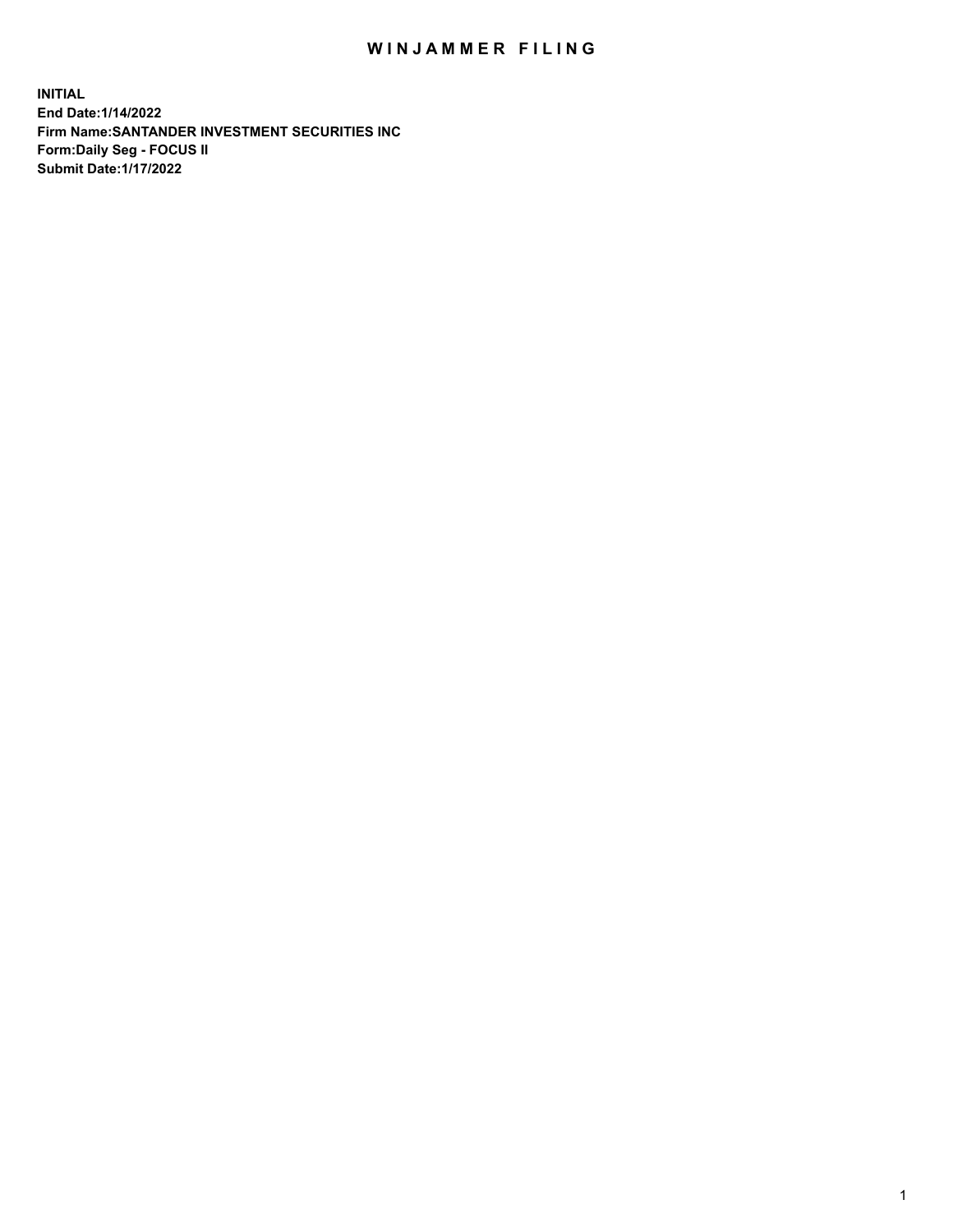**INITIAL End Date:1/14/2022 Firm Name:SANTANDER INVESTMENT SECURITIES INC Form:Daily Seg - FOCUS II Submit Date:1/17/2022 Daily Segregation - Cover Page**

Name of Company **SANTANDER INVESTMENT SECURITIES INC** Contact Name **Richard Ro** Contact Phone Number **(212) 350-3662** Contact Email Address **richard.ro@santander.us** FCM's Customer Segregated Funds Residual Interest Target (choose one): a. Minimum dollar amount: ; or **70,000,000** b. Minimum percentage of customer segregated funds required:% ; or **0** c. Dollar amount range between:and; or **0 0** d. Percentage range of customer segregated funds required between:% and%. **0 0** FCM's Customer Secured Amount Funds Residual Interest Target (choose one): a. Minimum dollar amount: ; or **0** b. Minimum percentage of customer secured funds required:% ; or **0** c. Dollar amount range between:and; or **0 0** d. Percentage range of customer secured funds required between:% and%. **0 0** FCM's Cleared Swaps Customer Collateral Residual Interest Target (choose one): a. Minimum dollar amount: ; or **0** b. Minimum percentage of cleared swaps customer collateral required:% ; or **0** c. Dollar amount range between:and; or **0 0**

d. Percentage range of cleared swaps customer collateral required between:% and%. **0 0**

Attach supporting documents CH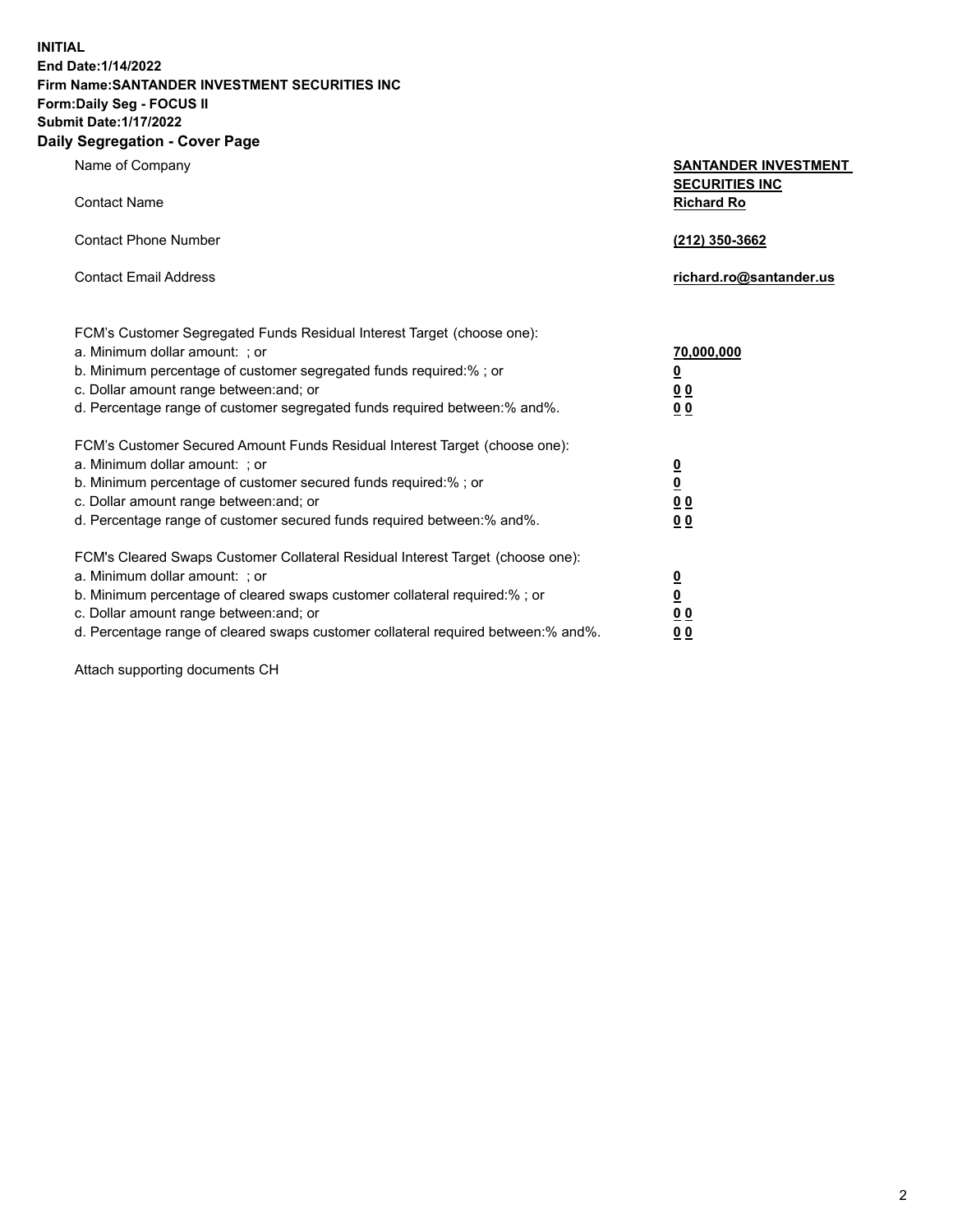## **INITIAL End Date:1/14/2022 Firm Name:SANTANDER INVESTMENT SECURITIES INC Form:Daily Seg - FOCUS II Submit Date:1/17/2022 Daily Segregation - Secured Amounts**

|     | Foreign Futures and Foreign Options Secured Amounts                                         |                   |
|-----|---------------------------------------------------------------------------------------------|-------------------|
|     | Amount required to be set aside pursuant to law, rule or regulation of a foreign            | $0$ [7305]        |
|     | government or a rule of a self-regulatory organization authorized thereunder                |                   |
| 1.  | Net ledger balance - Foreign Futures and Foreign Option Trading - All Customers             |                   |
|     | A. Cash                                                                                     | $0$ [7315]        |
|     | B. Securities (at market)                                                                   | $0$ [7317]        |
| 2.  | Net unrealized profit (loss) in open futures contracts traded on a foreign board of trade   | $0$ [7325]        |
| 3.  | Exchange traded options                                                                     |                   |
|     | a. Market value of open option contracts purchased on a foreign board of trade              | $0$ [7335]        |
|     | b. Market value of open contracts granted (sold) on a foreign board of trade                | $0$ [7337]        |
| 4.  | Net equity (deficit) (add lines 1. 2. and 3.)                                               | $0$ [7345]        |
| 5.  | Account liquidating to a deficit and account with a debit balances - gross amount           | $0$ [7351]        |
|     | Less: amount offset by customer owned securities                                            | 0 [7352] 0 [7354] |
| 6.  | Amount required to be set aside as the secured amount - Net Liquidating Equity              | $0$ [7355]        |
|     | Method (add lines 4 and 5)                                                                  |                   |
| 7.  | Greater of amount required to be set aside pursuant to foreign jurisdiction (above) or line | $0$ [7360]        |
|     | 6.                                                                                          |                   |
|     | FUNDS DEPOSITED IN SEPARATE REGULATION 30.7 ACCOUNTS                                        |                   |
| 1.  | Cash in banks                                                                               |                   |
|     | A. Banks located in the United States                                                       | $0$ [7500]        |
|     | B. Other banks qualified under Regulation 30.7                                              | 0 [7520] 0 [7530] |
| 2.  | Securities                                                                                  |                   |
|     | A. In safekeeping with banks located in the United States                                   | $0$ [7540]        |
|     | B. In safekeeping with other banks qualified under Regulation 30.7                          | 0 [7560] 0 [7570] |
| 3.  | Equities with registered futures commission merchants                                       |                   |
|     | A. Cash                                                                                     | $0$ [7580]        |
|     | <b>B.</b> Securities                                                                        | $0$ [7590]        |
|     | C. Unrealized gain (loss) on open futures contracts                                         | $0$ [7600]        |
|     | D. Value of long option contracts                                                           | $0$ [7610]        |
|     | E. Value of short option contracts                                                          | 0 [7615] 0 [7620] |
| 4.  | Amounts held by clearing organizations of foreign boards of trade                           |                   |
|     | A. Cash                                                                                     | $0$ [7640]        |
|     | <b>B.</b> Securities                                                                        | $0$ [7650]        |
|     | C. Amount due to (from) clearing organization - daily variation                             | $0$ [7660]        |
|     | D. Value of long option contracts                                                           | $0$ [7670]        |
|     | E. Value of short option contracts                                                          | 0 [7675] 0 [7680] |
| 5.  | Amounts held by members of foreign boards of trade                                          |                   |
|     | A. Cash                                                                                     | $0$ [7700]        |
|     | <b>B.</b> Securities                                                                        | $0$ [7710]        |
|     | C. Unrealized gain (loss) on open futures contracts                                         | $0$ [7720]        |
|     | D. Value of long option contracts                                                           | $0$ [7730]        |
|     | E. Value of short option contracts                                                          | 0 [7735] 0 [7740] |
| 6.  | Amounts with other depositories designated by a foreign board of trade                      | $0$ [7760]        |
| 7.  | Segregated funds on hand                                                                    | $0$ [7765]        |
| 8.  | Total funds in separate section 30.7 accounts                                               | $0$ [7770]        |
| 9.  | Excess (deficiency) Set Aside for Secured Amount (subtract line 7 Secured Statement         | $0$ [7380]        |
|     | Page 1 from Line 8)                                                                         |                   |
| 10. | Management Target Amount for Excess funds in separate section 30.7 accounts                 | $0$ [7780]        |
| 11. | Excess (deficiency) funds in separate 30.7 accounts over (under) Management Target          | $0$ [7785]        |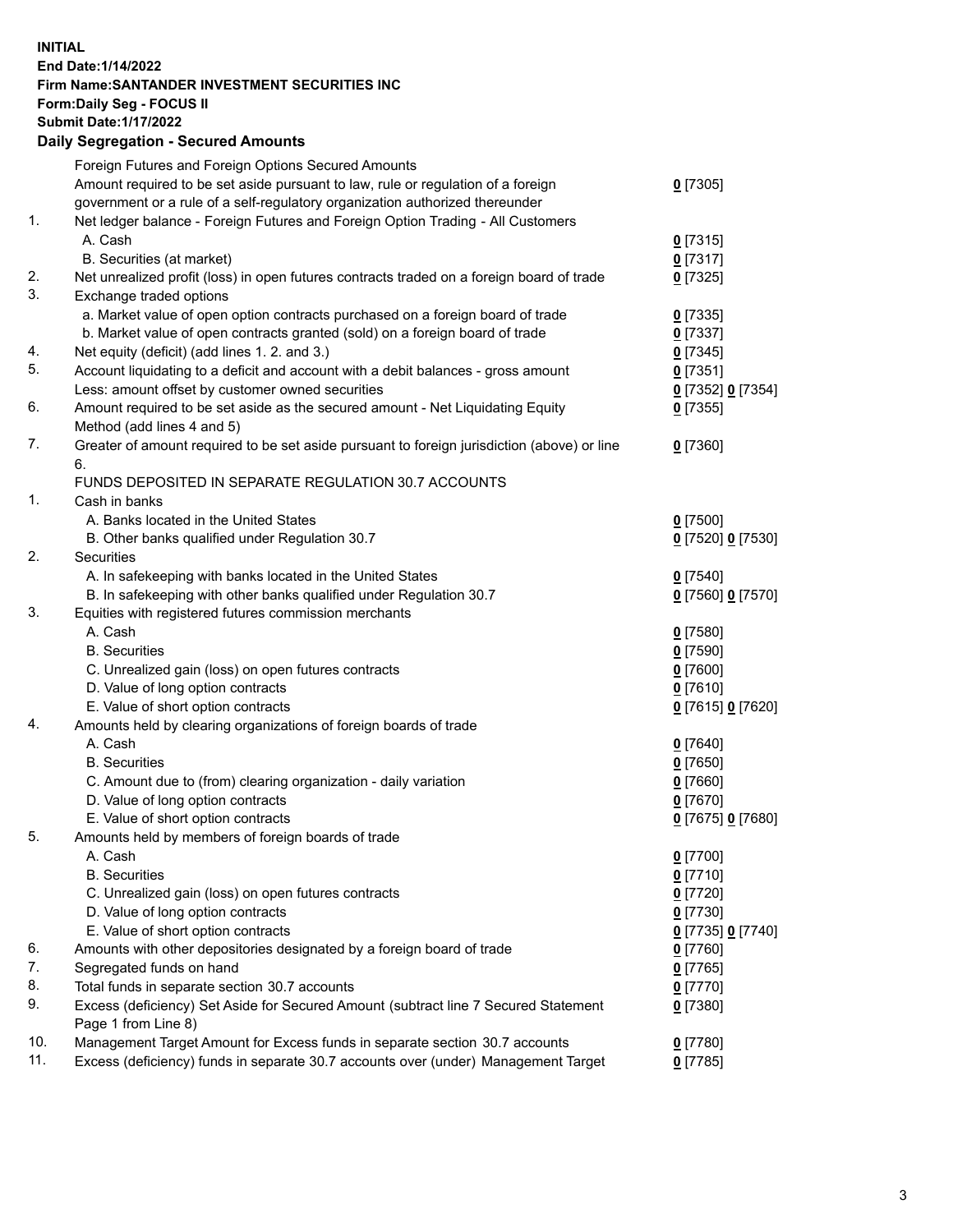| <b>INITIAL</b> |                                                                                            |                      |  |  |  |
|----------------|--------------------------------------------------------------------------------------------|----------------------|--|--|--|
|                | End Date: 1/14/2022                                                                        |                      |  |  |  |
|                | Firm Name: SANTANDER INVESTMENT SECURITIES INC                                             |                      |  |  |  |
|                | <b>Form:Daily Seg - FOCUS II</b>                                                           |                      |  |  |  |
|                | <b>Submit Date: 1/17/2022</b>                                                              |                      |  |  |  |
|                | Daily Segregation - Segregation Statement                                                  |                      |  |  |  |
|                | SEGREGATION REQUIREMENTS(Section 4d(2) of the CEAct)                                       |                      |  |  |  |
| 1.             | Net ledger balance                                                                         |                      |  |  |  |
|                | A. Cash                                                                                    | 1,928,619,075 [7010] |  |  |  |
|                | B. Securities (at market)                                                                  | $0$ [7020]           |  |  |  |
| 2.             | Net unrealized profit (loss) in open futures contracts traded on a contract market         | 304,084,077 [7030]   |  |  |  |
| 3.             | Exchange traded options                                                                    |                      |  |  |  |
|                | A. Add market value of open option contracts purchased on a contract market                | 75,812,654 [7032]    |  |  |  |
|                | B. Deduct market value of open option contracts granted (sold) on a contract market        | -35,238,703 [7033]   |  |  |  |
| 4.             | Net equity (deficit) (add lines 1, 2 and 3)                                                | 2,273,277,103 [7040] |  |  |  |
| 5.             | Accounts liquidating to a deficit and accounts with                                        |                      |  |  |  |
|                | debit balances - gross amount                                                              | $0$ [7045]           |  |  |  |
|                | Less: amount offset by customer securities                                                 | 0 [7047] 0 [7050]    |  |  |  |
| 6.             | Amount required to be segregated (add lines 4 and 5)                                       | 2,273,277,103 [7060] |  |  |  |
|                | FUNDS IN SEGREGATED ACCOUNTS                                                               |                      |  |  |  |
| 7.             | Deposited in segregated funds bank accounts                                                |                      |  |  |  |
|                | A. Cash                                                                                    | 203,925,872 [7070]   |  |  |  |
|                | B. Securities representing investments of customers' funds (at market)                     | $0$ [7080]           |  |  |  |
|                | C. Securities held for particular customers or option customers in lieu of cash (at        | $0$ [7090]           |  |  |  |
|                | market)                                                                                    |                      |  |  |  |
| 8.             | Margins on deposit with derivatives clearing organizations of contract markets             |                      |  |  |  |
|                | A. Cash                                                                                    | 2,027,655,746 [7100] |  |  |  |
|                | B. Securities representing investments of customers' funds (at market)                     | $0$ [7110]           |  |  |  |
|                | C. Securities held for particular customers or option customers in lieu of cash (at        | $0$ [7120]           |  |  |  |
| 9.             | market)<br>Net settlement from (to) derivatives clearing organizations of contract markets | 73,755,082 [7130]    |  |  |  |
| 10.            | Exchange traded options                                                                    |                      |  |  |  |
|                | A. Value of open long option contracts                                                     | 75,812,654 [7132]    |  |  |  |
|                | B. Value of open short option contracts                                                    | -35,238,703 [7133]   |  |  |  |
| 11.            | Net equities with other FCMs                                                               |                      |  |  |  |
|                | A. Net liquidating equity                                                                  | $0$ [7140]           |  |  |  |
|                | B. Securities representing investments of customers' funds (at market)                     | $0$ [7160]           |  |  |  |
|                | C. Securities held for particular customers or option customers in lieu of cash (at        | $0$ [7170]           |  |  |  |
|                | market)                                                                                    |                      |  |  |  |
| 12.            | Segregated funds on hand                                                                   | $0$ [7150]           |  |  |  |
| 13.            | Total amount in segregation (add lines 7 through 12)                                       | 2,345,910,651 [7180] |  |  |  |
| 14.            | Excess (deficiency) funds in segregation (subtract line 6 from line 13)                    | 72,633,548 [7190]    |  |  |  |
| 15.            | Management Target Amount for Excess funds in segregation                                   | 70,000,000 [7194]    |  |  |  |
| 16.            | Excess (deficiency) funds in segregation over (under) Management Target Amount             | 2,633,548 [7198]     |  |  |  |
|                | <b>Excess</b>                                                                              |                      |  |  |  |